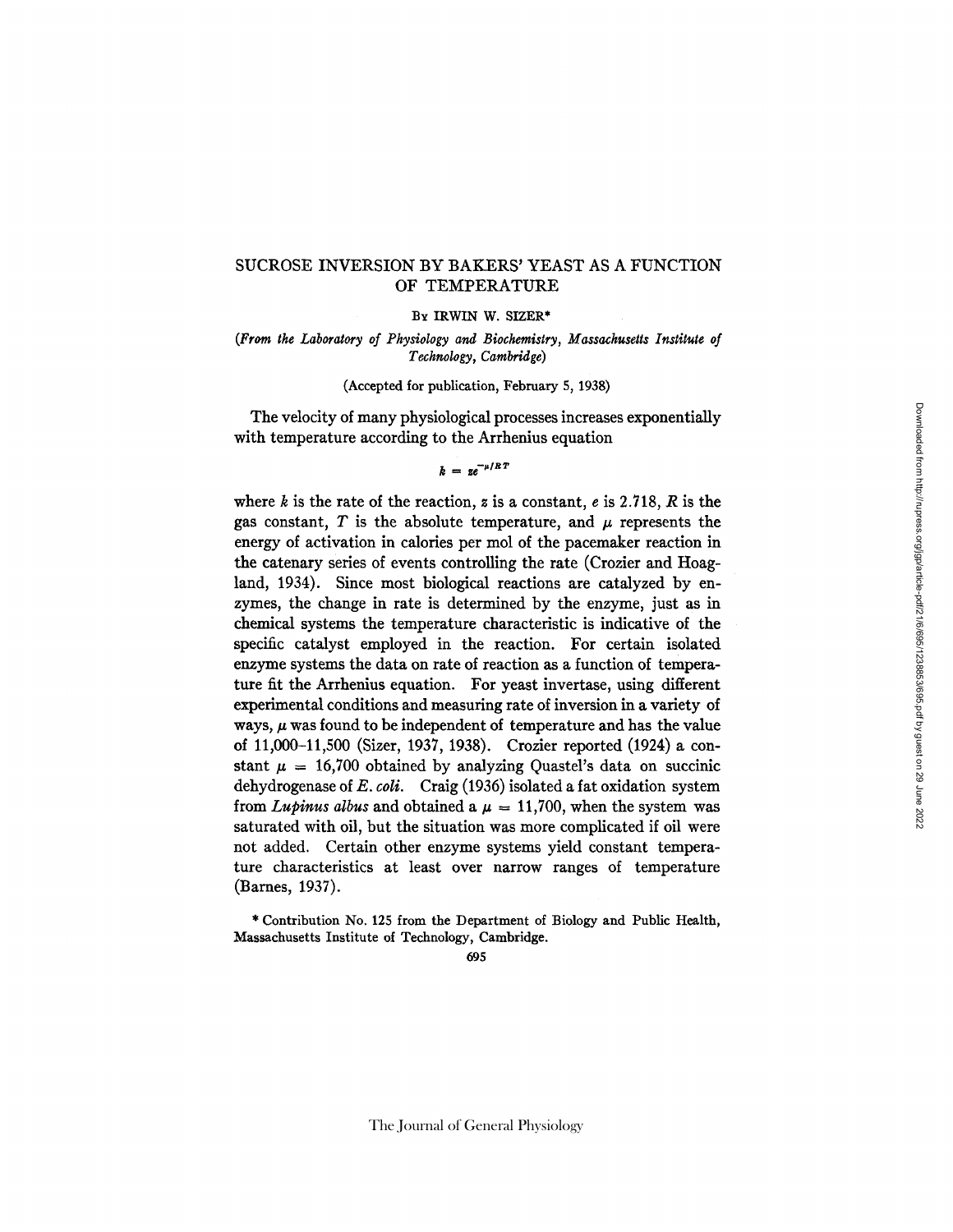# 696 SUCROSE INVERSION AS FUNCTION OF TEMPERATURE

**The ultimate interpretation of temperature characteristics for physiological processes will depend on the isolation and study of the chemical reactions involved, especially the slowest in the series and those capable of becoming the pacemaker under different environmental conditions. One approach to the problem is to compare, as a function of temperature, the kinetics of a chemical process carried out inside the living cell with the same reaction catalyzed by an enzyme from that cell. The same temperature characteristic might be expected in the two cases, unless more than one enzyme capable of activating the substrate were present in the ceil. In the latter case the temperature analysis might be complex and influenced byunknown factors which determine which one of the several enzymes will play the dominant r61e. A comparison between intracellular behavior of an enzyme and its characteristics after separation from the cell and purification would also be obtained from such a study.** 

**In this study the mechanism of sucrose inversion** *in vivo* **was measured and compared with enzyme hydrolysis. The kinetics of inversion catalyzed by yeast invertase as a function of temperature was compared with that for inversion using the yeast ceils.** 

#### EXPERIMENTAL

The hydrolysis of sucrose was followed by measuring chemically the amount of reducing sugars present in the digest at successive time intervals. This method has an advantage over the polarimetric technique of following the reaction, since in the former mutarotation of the products of hydrolysis is not a complicating factor. Sumner's dinitrosalicylic acid method (1925, 1935) of measuring colorimetrically the amount of reducing sugars was used, since it had proved to be an excellent method of determining the activity of yeast invertase (Sizer, 1938).

Stock solutions of sugar and yeast were kept in the refrigerator. The sugar solution contained 6 per cent sucrose made up in  $M/15$  KH<sub>2</sub>PO<sub>4</sub>, and the yeast solution was prepared by making up a 2.5 per cent suspension of compressed yeast in M/15 KH2PO4. In the first two series of experiments Fleischmann's bakers' yeast cake was used, while in the last series a pure strain of bakers' yeast, *Saccharomyces cerevisiae* (G.M. No. 21062 supplied by the Fleischmann laboratory), was employed. This strain is essentially the same as the yeast in yeast cake and was used by Stier and Stannard (1937) in their quantitative study of carbohydrate metabolism. Both stock solutions were adjusted to the temperature of the water bath (temperature controlled to  $\pm$  0.05°C.) and then 2 cc. 2.5 per cent yeast suspension were added to 10 cc. 6 per cent sucrose. The yeast suspension was rendered homogeneous by thoroughly shaking before using. At successive time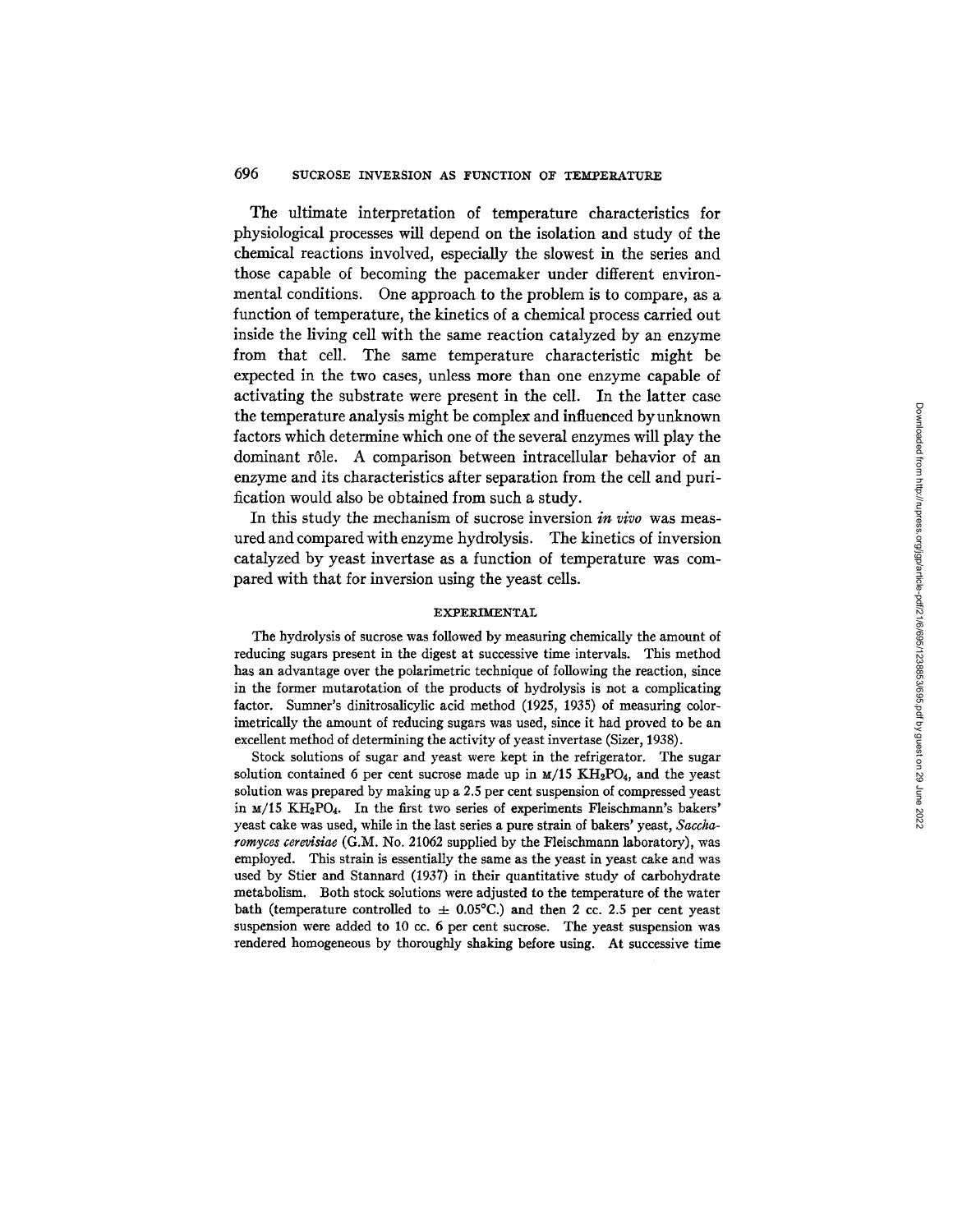# I. W. SIZER 697

intervals, 1 cc. samples of the digest (stirred before removing sample) were added to 3 cc. dinitrosalicylic acid reagent in 25 cc. Folin-Wu sugar tubes. The tubes were kept in a boiling water bath for 5 minutes, then placed under the tap for 3 minutes, and finally diluted to 25 cc. The amount of reducing sugars present was determined by comparing these solutions in a colorimeter with a standard solution treated in a fashion similar to that used on the samples of the digest. A standard containing 5 mg. glucose/cc. was used in all the work with bakers' yeast but a  $4$ mg. standard was used for work with the pure strain of yeast. Results were expressed in terms of milligrams of reducing sugar per cubic centimeter of digest.

#### *Sucrose Hydrolysis by Bakers' Yeast Cake*

Sugar inversion catalyzed by Fleischmann's yeast cake was studied as a function of digestion time and of temperature. When the concentration of reducing sugars is plotted as a function of the duration of digestion, the points fall along a smooth curve (Fig. 1, upper curve). This curve is identical in appearance with that obtained using yeast invertase as the catalyst (Sizer, 1938). Rate of digestion can be calculated from the curve by determining the reciprocal of the time required to produce a given amount of invert sugar. Rate expressed as milligrams of invert sugar per minute was calculated from the time required to produce 5 mg. invert sugar as indicated by the curve drawn through the plotted points. Rate can be calculated equally as well from other phases of the reaction, although, during the later stages of inversion, interfering factors such as enzyme destruction and inhibition by the accumulated glucose and fructose may complicate the situation.

When  $log$  rate is plotted against  $1/T$  (Fig. 2, upper curve), the data are best fitted by drawing through the points two straight lines which intersect at a critical temperature of 17°C. The large number of experimental points obtained indicate that the data can be fitted only by drawing through them two straight lines. The slope of the line drawn through the points for from 0 to 17°C. corresponds to a  $\mu = 10,700$ . This agrees closely with the value of 11,000 which Sizer (1938) reported over the same temperature range using a similar technique with yeast invertase. The data of Euler and Laurin (1920) indicate a  $\mu = 10,700$  between 0 and 20°C. for yeast invertase, although they agree with other workers that  $\mu$  decreases with rise in temperature. This agreement between the  $\mu$  values for yeast and yeast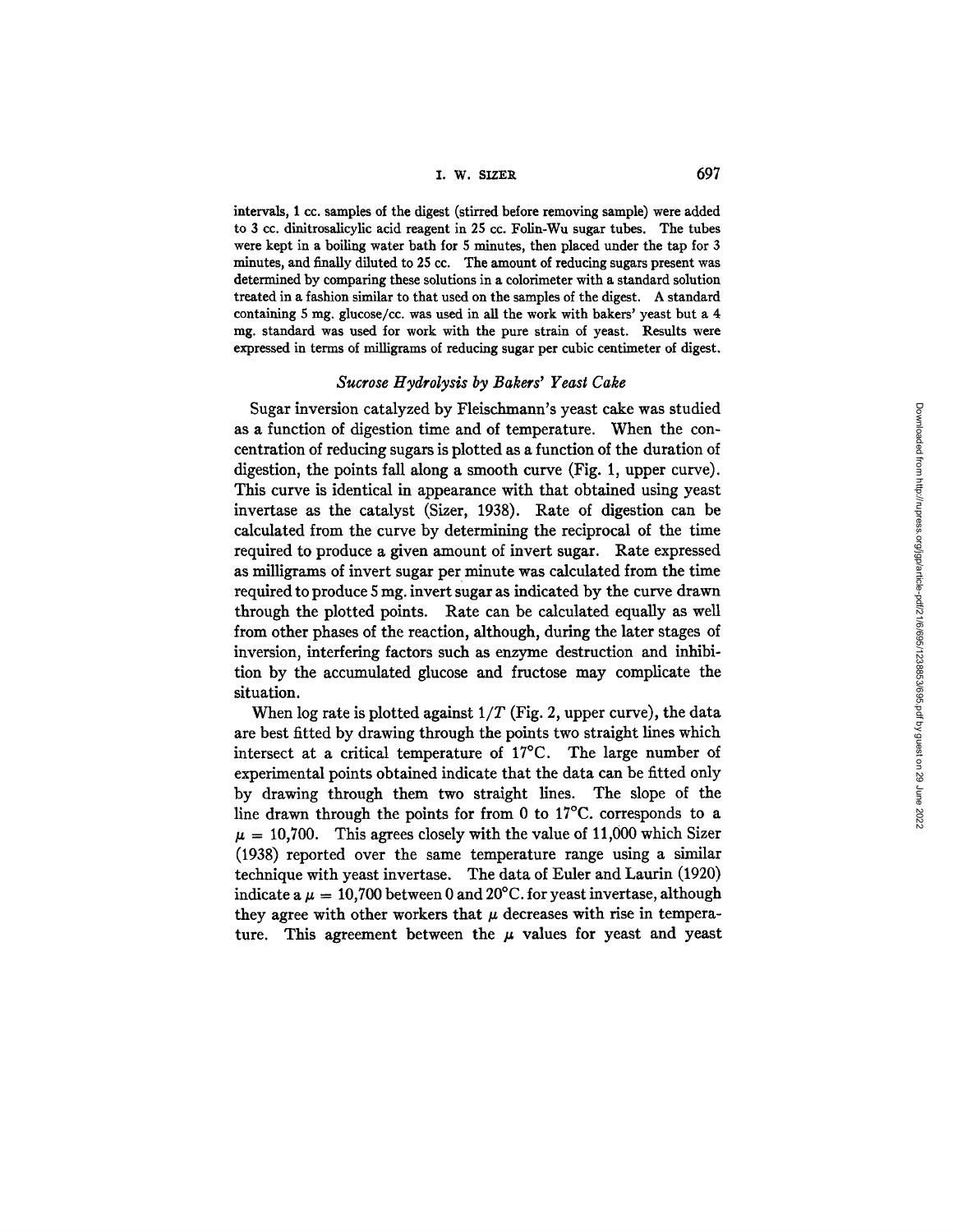

FIG. 1. Inversion of 5 per cent sucrose catalyzed by 0.417 per cent bakers' yeast at 2.1°C.

*Upper Curve.--MiUigrams* invert sugar liberated during the hydrolysis plotted against elapsed time in minutes.

*Lower Curve.--Log* sucrose concentration (log (58- milligrams invert sugar)) plotted against the duration of digestion in minutes. Monomolecular velocity con $stant = 0.00200$ .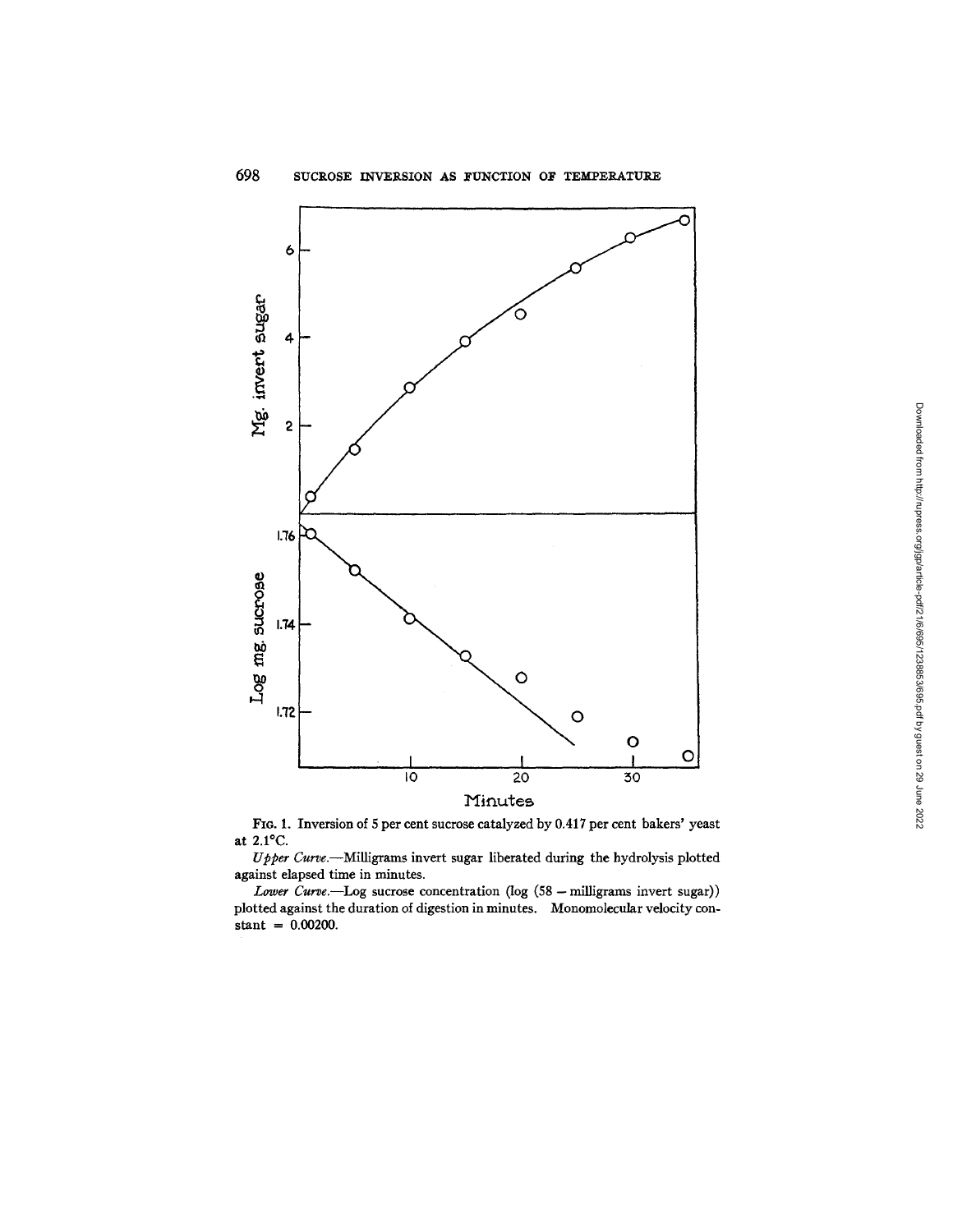**1. w. SlZER 699** 

invertase is evidence that the enzyme behaves identically in vivo and *in vitro,* at least with respect to temperature activation. Above 17°C. the straight line drawn through the plotted points has a slope corresponding to a  $\mu = 8,300$ . Above 40°C. the points fall off from the curve indicating temperature inactivation of the enzyme system.



FIG. 2. Log rate of inversion of 5 per cent sucrose by 0.417 per cent bakers' yeast plotted against the reciprocal of absolute temperature. Below 17°C.  $\mu = 10,700$ , above 17°C.  $\mu = 8,300$ . Inactivation occurs above 40°C.

*Upper Curve.*--Rate expressed as milligrams invert sugar/min. Lower Curve.--Rate expressed as monomolecular velocity constants.

The new  $\mu$  value of 8,300 suggests that in the living yeast there exists another enzyme *(e.g.* yeast maltase) capable of hydrolyzing sucrose, and which plays the dominant rôle in inversion above 17°C. Yeast invertase, on the other hand, is the important catalyst for sugar inversion below that temperature.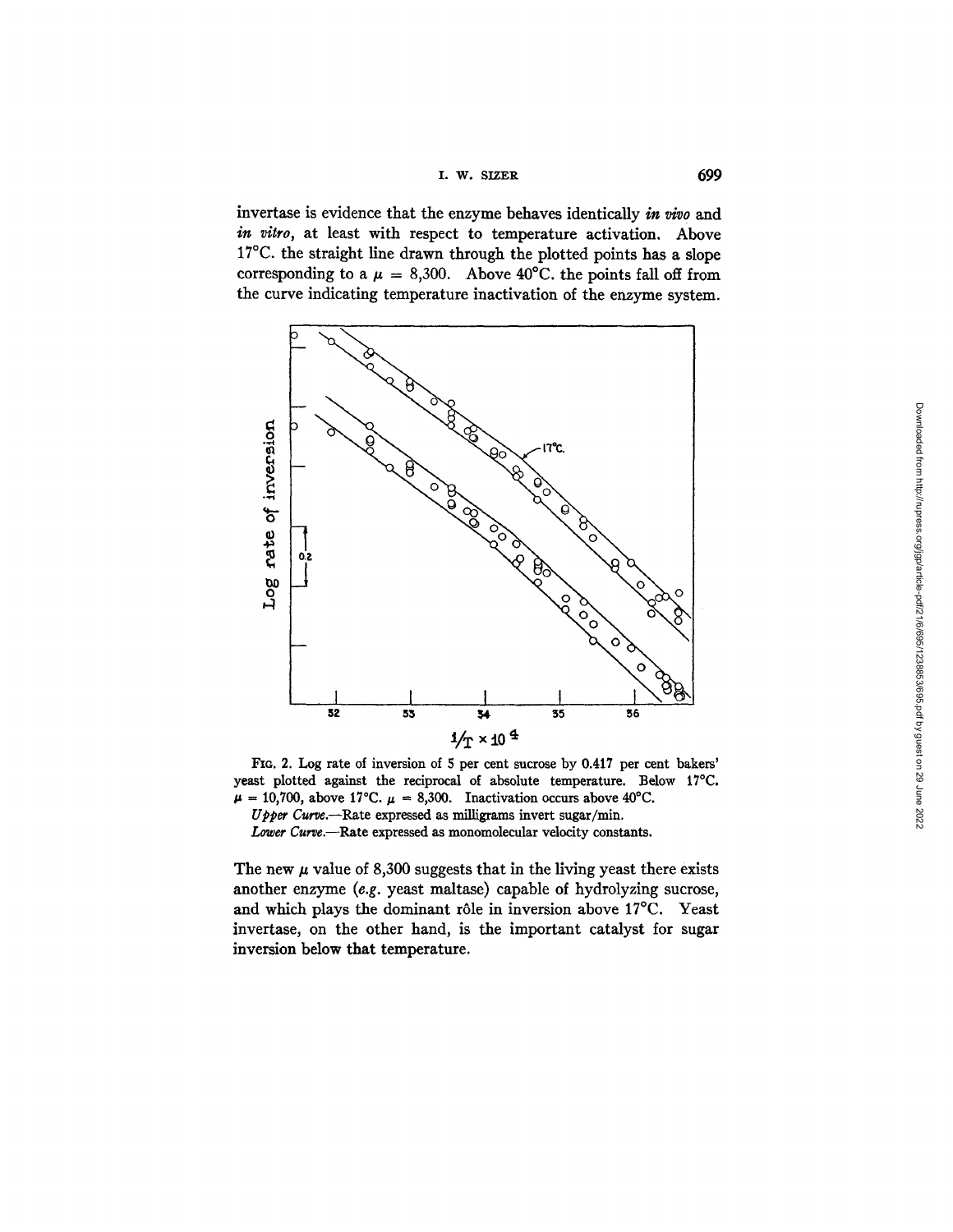# 700 SUCROSE INVERSION AS FUNCTION OF TEMPERATURE

Other methods are available for calculating rate of inversion. For example, the monomolecular velocity constants may be computed from a monomolecular plot of the data and used as a measure of rate. When log sucrose concentration is plotted against elapsed time (Fig. 1, lower curve), the first few points fit roughly along a straight line; *i.e.*, the reaction follows the monomolecular equation. After about 4 mg. reducing sugar have been liberated the points fall off from the straight line. This phenomenon is precisely that obtained with yeast invertase (Sizer, 1938). Monomolecular velocity constants were calculated from the slopes of the straight lines drawn through the plotted points for the various temperatures. The graph of log *k vs. 1/T*  (Fig. 2, lower curve) is practically identical with that obtained when log rate, expressed as milligrams invert sugar/minute, is related to *1/T.*  It is obvious that results obtained on the kinetics of inversion by living yeast as a function of temperature are independent of the method of analyzing the experimental data. It should be emphasized, however, that both methods employed deal only with data for the first part of the hydrolysis. It seems likely that information obtained for later stages of hydrolysis could not be interpreted in terms of the Arrhenius equation due to interfering factors which complicate matters. A similar situation was postulated for yeast invertase.

## *Sucrose Inversion by Yeast Killed with Toluene*

Are the kinetics of inversion as a function of temperature related in any way to vital processes in the yeast, or determined by the morphology of the living cell? A study of inversion catalyzed by dead cells was made to answer this question. Formaldehyde and o-cresol were unsatisfactory lethal agents for they not only destroyed the cells, but also almost completely inhibited the enzymic hydrolysis of sucrose. Toluene proved satisfactory for it killed the cells, yet did not inhibit their inversion powers. As would be expected, toluene also does not impede the action of yeast invertase. Although the solution saturated with toluene was lethal, the cells were not cytolyzed, but remained intact, during the 2 weeks that the preparation was used. The sucrases Were present and active inside the intact dead cells rather than in the surrounding medium (see p. 704).

The inversion curve obtained with the dead cells was very similar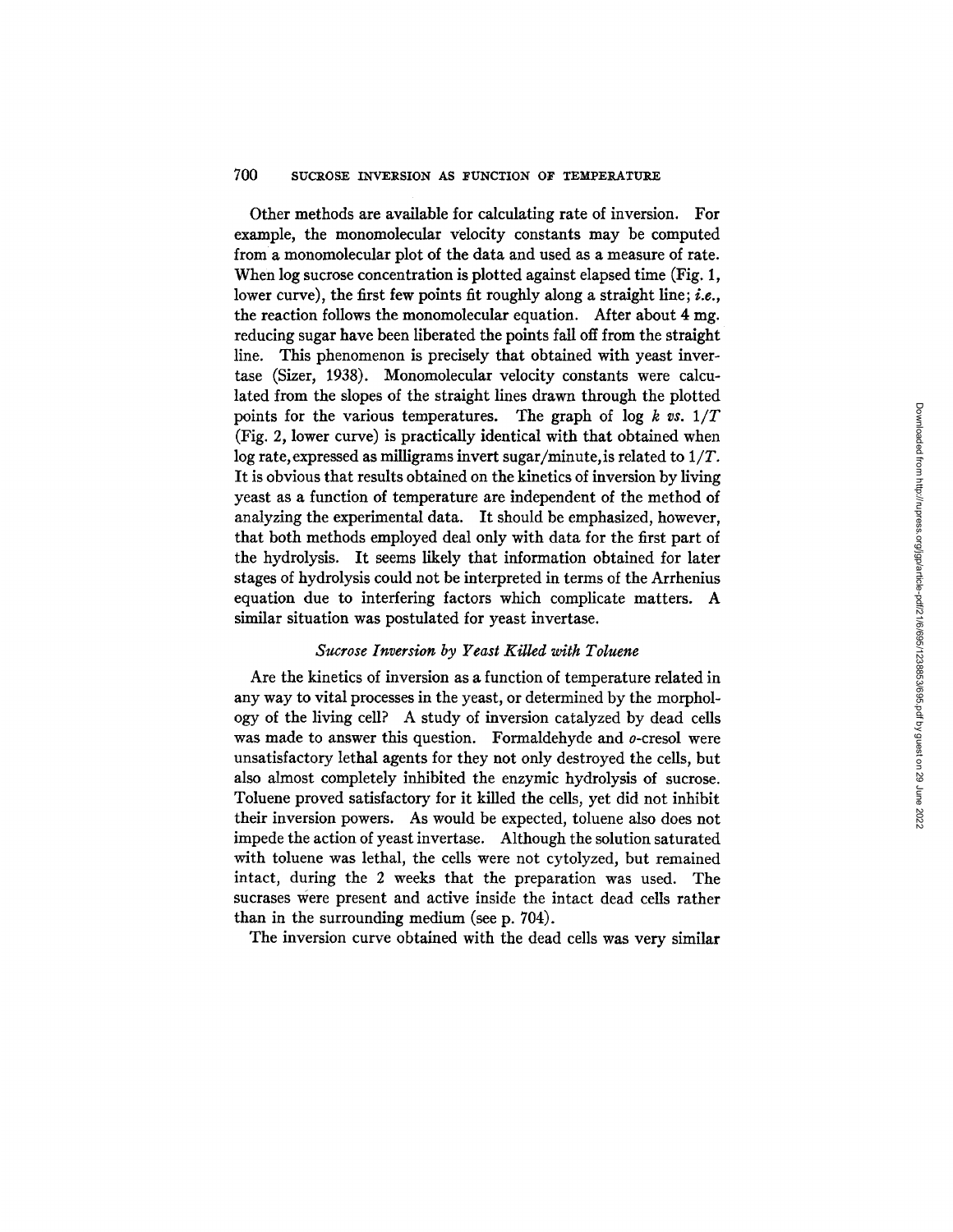$I. \tW. SLZER$  701

to that procured with the living ones. Rate was calculated from the time required to liberate 5 mg, invert sugar, and an Arrhenius plot was made of the data (Fig. 3, upper curve). Two straight lines intersecting at 17°C. best fit the plotted points. The lower and steeper



FIO. 3. Log 10 times the rate of inversion of 5 per cent sucrose by 0.417 per cent yeast plotted against  $1/T$ . Below 13-17°C.  $\mu = 10,700$ , above this temperature  $\mu = 8,300$ . Inactivation occurs above 40°C.

*Upper Curve.--Inversion* catalyzed by bakers' yeast killed with toluene. The critical temperature is 17°C.

*Lower Curve.--Inversion* catalyzed by a pure strain of *Saccharomyces cerevis'iae,*  G.M. No. 21062. The critical temperature is 13°C.

line has a slope corresponding to a  $\mu = 10,700$ , while for the upper one  $\mu = 8,300$ . Heat inactivation sets in above 40°C. A comparison of these results on dead yeast with those obtained on living yeast reveals an excellent agreement. It seems evident that the inversion mecha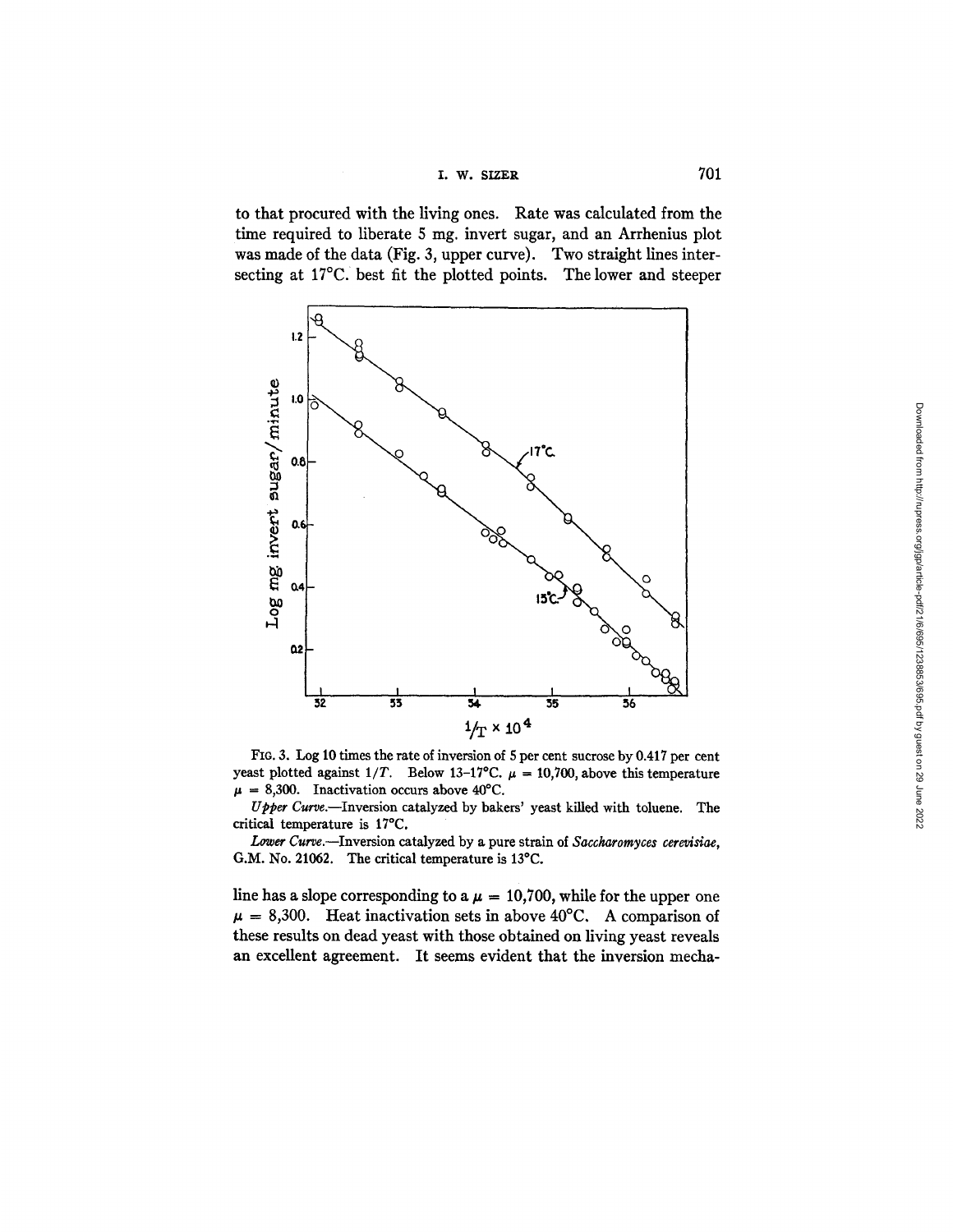nism of the cell is not dependent on vital processes, nor is it determined by that part of the cell structure which changes when death sets in.

# *Inversion by a Pure Strain of Yeast*

The common yeast cake may contain more than one strain of yeast as well as certain impurities such as starch which might complicate the inversion picture. In view of this, it was considered advisable to repeat the work on inversion as a function of temperature using a pure strain of *Saccharomyres cerevisiac.* A pure strain of Fleischmann's bakers' yeast, G. M. No. 21062, proved satisfactory for this study.

The course of inversion as a function of the duration of digestion is very Similar to that for bakers' yeast cake. Since inversion did not proceed quite as rapidly, however, the rate was calculated from the time required to produce 4 mg. invert sugar instead of 5 mg. As before, the time required to produce a given amount of the hexoses was interpolated from the graph. Duplicate determinations were made at each temperature and the plotted points in the Arrhenius graph (Fig. 3, lower curve) represent the average of two inversion rates. The analysis of the data for the pure strain yields  $\mu$ 's of 10,700 below 13°C., and 8,300 above that temperature. Enzyme inactivation occurs above 40°C. These results are almost identical with those obtained with bakers' yeast cake, and with yeast killed with toluene. It becomes apparent that the kinetics of inversion as a function of temperature are the same using yeast from different sources and under widely different experimental conditions. It is interesting to point out that the critical temperature for the pure strain is 13°C. as compared with 17°C. for bakers' yeast.

### *Factors Which Might Complicate Inversion*

1. Change in Number of Living Cells.—An increase or decrease in the number of cells in the stock solution or even a change in their metabolism might alter the kinetics of inversion, especially since the culture was used over a period of several weeks. Yeast cells suspended in  $M/15$  KH<sub>2</sub>PO<sub>4</sub> are so called "resting cells" and do not multiply. Microscopic examination reveals a very small but constant number of budding cells. Neither do they die over the period that they are used, since there is no increase in the number of cells (roughly 5 per cent) which take up the dye when the differential methylene blue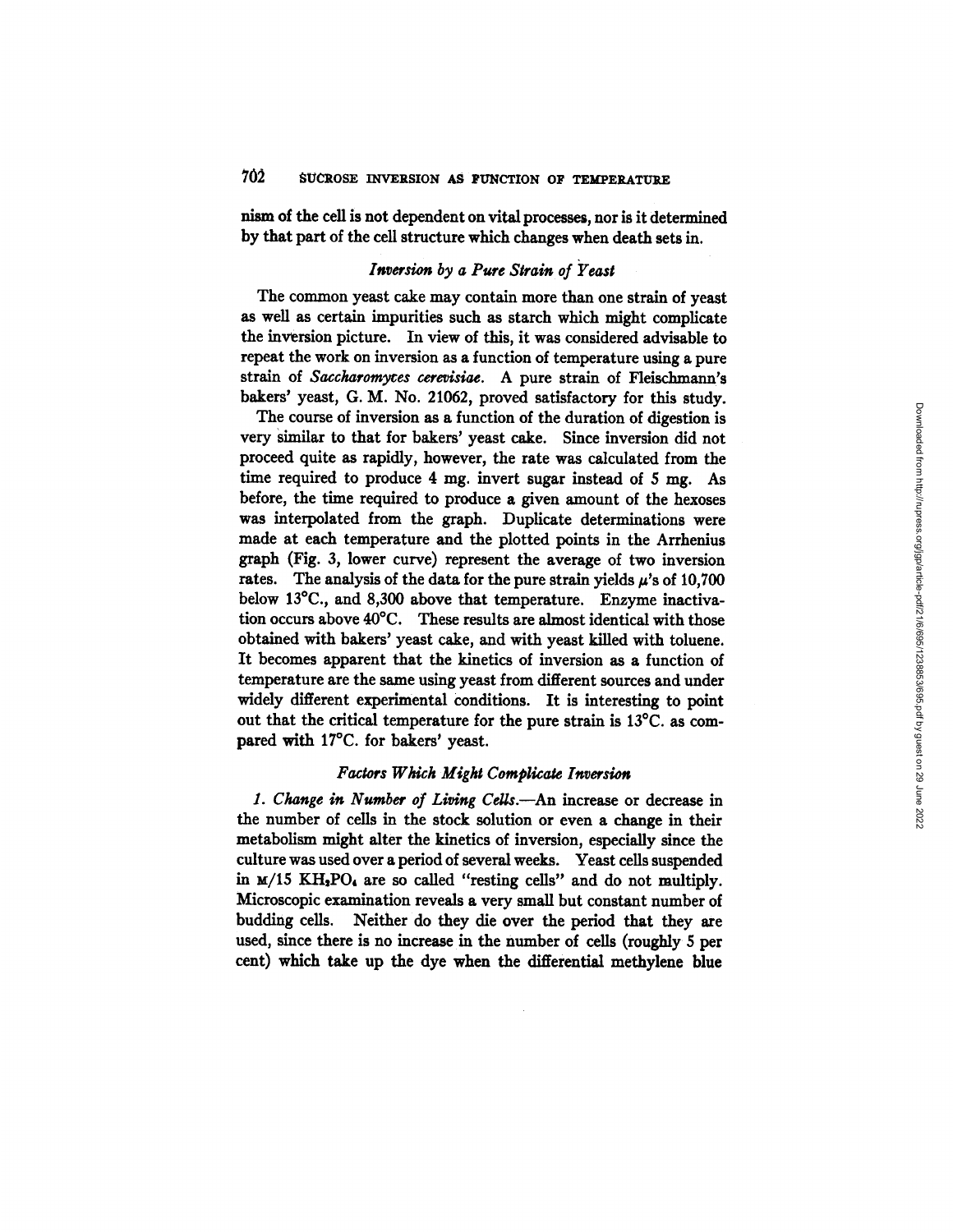staining technique (Nelson, Palmer, and Wilkes, 1932) was used. This was true for both the ordinary yeast and the pure strain, and agrees with the results of Stier and Stannard (1937). Another indication that no significant change has occurred in the culture is the fact that the rate of inversion at a given temperature does not vary with the age of the yeast suspension. During the course of inversion the sugar solution does not appear to be toxic, since there is no increase in the number of dead cells over a period of several hours. In the easeofthe yeast treated with toluene about 98 per cent of the cells stained blue indicating that they were dead.

2. Change in pH of the Digest.—As a result of the normal respiration of the yeast, acids such as carbonic are formed which might inhibit hydrolysis by bringing the sucrases further from the pH for optimum activity. (4.7 is the optimum pH for yeast invertase.) The increase in acidity of the digest was followed continuously with the glass electrode using a Beckman pH meter. In one experiment the pH decreased from 4.22 to 4.04 in 45 minutes at 24°C. In a second the change was from 4.23 to 3.90 in 83 minutes. A similar increase in acidity was recorded with the qulnhydrone electrode in a third test. An average of the three experiments indicated a decrease in  $\mu$  of about 0.02 unit in the 5 minutes required to liberate 5 mg. invert sugar. This slight increase in acidity would not be expected to alter the rate of inversion appreciably.

*3. Fermentation.--As* soon as the sucrose is hydrolyzed a part of the invert sugar may be utilized in the systems of respiration and fermentation. This would seriously complicate the measurement of inversion, since it depends upon the determination of the reducing sugars produced. Fermentation was studied using the sensitive micro-method for alcohol determination recommended to the author by Dr. Allison and used successfully on yeast by Stier and Stannard (1937). An average of three different experiments indicated that 0.05 mg. alcohol was produced at 35°C. in the 5 minutes required to liberate 4 mg. invert sugar. On the assumption that fermentation may be represented by the equation

#### $C_6H_{15}O_6 \rightarrow 2CO_2 + 2C_3H_6OH$

(Harrow and Sherwin, 1935) this  $0.05$  mg. represents  $0.10$  mg. hexose which has been fermented. Since, during the liberation of 4 mg.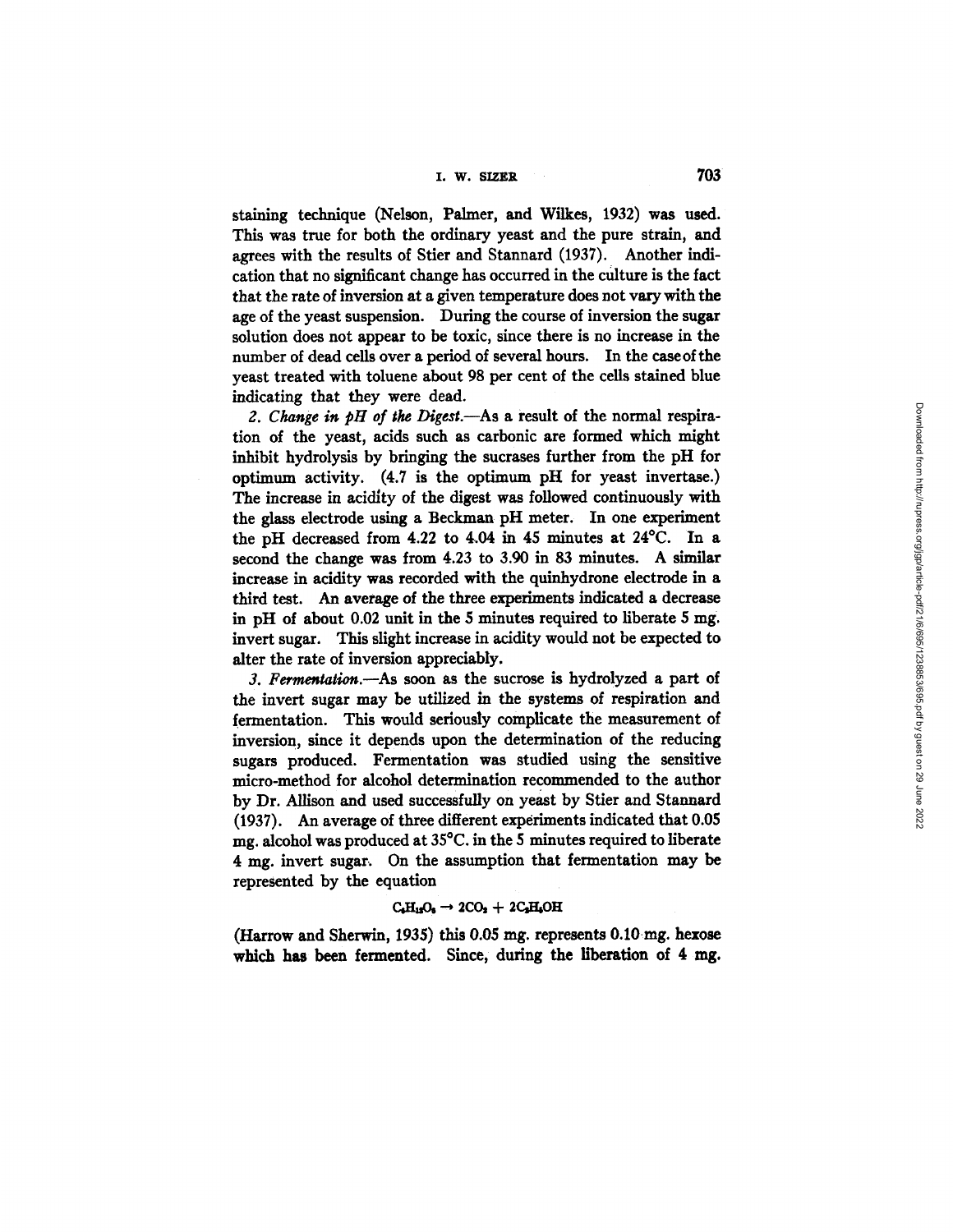reducing sugars, only 0.10 mg. is fermented, it seems evident that during the early part of inversion fermentation does not play a serious complicating rôle.

Another indication that fermentation and respiration are not seriously confusing the inversion picture is the fact that, in the toluenekilled cells, the kinetics of inversion as a function of temperature are identical with those for living cells. Yet in the dead cells the processes of fermentation and respiration have been interrupted.

# *Is Inversion Extra-Or Intracellular?*

Workers in general agree that yeast invertase is active inside the cell or attached to its surface and is not present in the solution (Nelson, 1933). Since in this work there appear to be two enzymes involved, it seemed advisable to determine whether they were both intracellular. An old suspension of bakers' yeast was filtered through a Seitz filter, and the hydrolytic activity of the cell-free filtrate was tested. The activity was very slight and amounted to only 2.6 per cent of that of the unfiltered material. A similar experiment was performed with the toluene-treated yeast where the filtrate had 5.7 per cent of the activity of the original suspension. In both cases the enzyme activity is associated with intact cells and cannot be readily separated from them.

#### DISCUSSION

Warburg and certain others believe that information concerning cellular processes which can be obtained from studying enzyme systems is definitely limited. They suggest that the intracellular behavior of an enzyme may be quite different from its properties after separation from the cell and subsequent purification. There is no evidence for the validity of this statement with respect to yeast invertase. The kinetics of inversion *in vitro* and *in vivo* are the same (Sizer, 1938); Nelson and associates (1932) found that inversion followed the same equation in the two cases. The identity *in vivo* and *in vitro* of the relationships between rate of inversion and  $(H<sup>+</sup>)$  or sucrose concentration led Nelson and associates (1933) and Wilkes and Palmer  $(1933)$  to the belief that in the living cell invertase was present in or near the cell membrane. Increase in inversion rate as a function of temperature below 13-17°C. is also identical in the yeast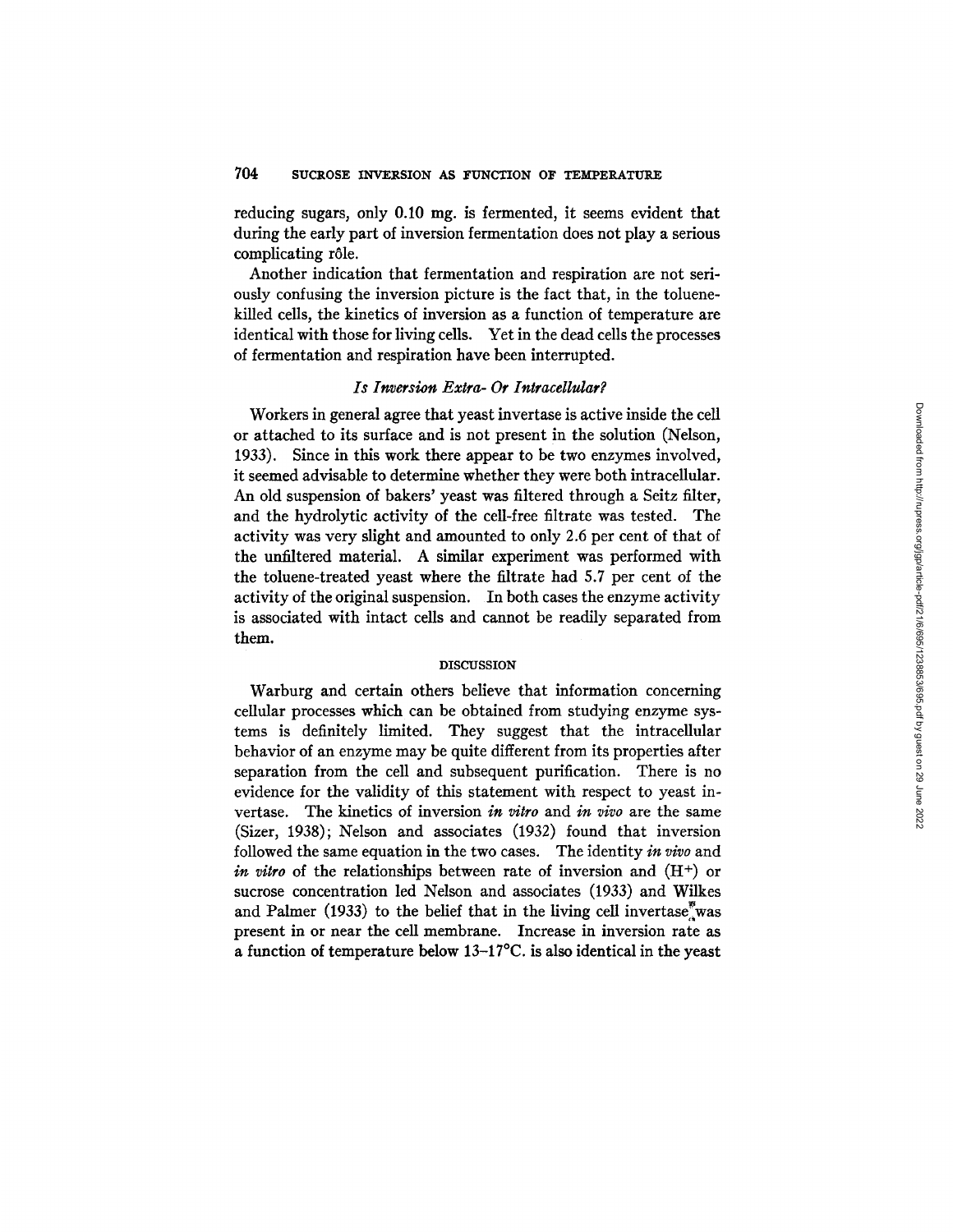### i. w. sizv.R 705

cell and yeast invertase solution. This lends support to the hypothesis that the change in rate of physiological processes with temperature is determined by the energy of activation of the enzyme-substrate complex of the pacemaker link in the series of reactions controlling the rate.

Above 13-17°C., however, there is a sharp contrast between the behavior of the yeast cell and yeast invertase with respect to inversion as a function of temperature. For yeast invertase the temperature characteristic is 11,000, while for bakers' yeast above 13-17°C. it is 8,300. This difference in  $\mu$  values suggests that in yeast there is present a second sucrase different from the familiar yeast invertase with respect to the fact that it has a lower energy of activation.

#### **SUMMARY**

Inversion of sucrose by bakers' yeast follows the same course as inversion catalyzed by yeast invertase. Rate of inversion increases exponentially with temperature; the temperature characteristic in the Arrhenius equation is 10,700 below 13-17°C., and 8,300 above that temperature. Temperature inactivation occurs above 40°C. The effects of temperature upon rate of inversion were the same using Fleischmann's yeast cake, the same yeast killed with toluene, and a pure strain (G. M. No. 21062) of bakers' yeast. The last differed from the other two only in the fact that its critical temperature was 13°C. as compared with 17°C. for the others.

The catalytic inversion is associated with enzyme activity inside the cell, not in the medium, and is independent of any vital processes inside the cell such as respiration and fermentation. Since invertase activity is the same inside the cell as it is after extraction, it appears possible to relate the temperature characteristics for physiological processes to the catalytic chemical systems which determine their rate.

At least two enzymes are capable of inverting sucrose in the yeast cell. The familiar yeast invertase  $(\mu = 10,700)$  is active below 13-17°C. while a second enzyme ( $\mu = 8,300$ ) plays the dominant rôle above that temperature.

### **CITATIONS**

Barnes, T. C., Textbook of general physiology, Philadelphia, P. Blakiston's Son **and** Co., Inc., 1937.

Craig, F. N., *J. Biol. Chem.,* 1936, 114, 727.